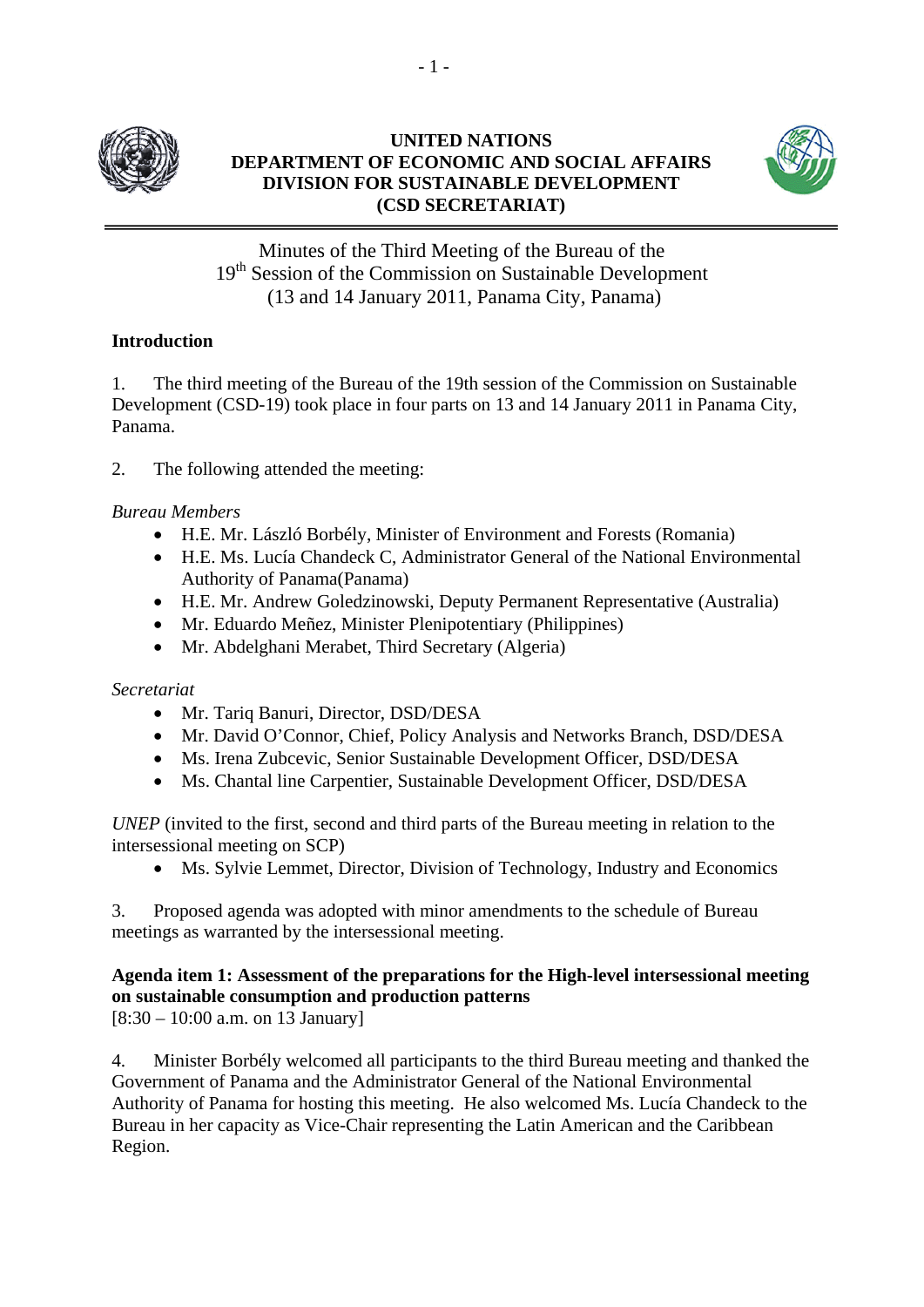5. With regard to the SCP intersessional meeting, he mentioned that the outcomes of this meeting would be very helpful to the proceedings of the IPM and subsequent negotiations on the SCP agenda during the CSD-19. Therefore, this meeting should be used to develop a clear understanding on the way forward. The need for timely preparation and distribution of documents to the Bureau Members was stressed.

6. Mr. Banuri stated that the non-paper prepared by the Secretariat for the Bureau is meant to serve only as a guidance note, while the two background papers on functions and elements of institutional structure (#1) and on programmes (#2) have been prepared for discussion at this intersessional meeting. This meeting is the first opportunity after CSD-18 to assess main areas of convergence as well as those on which more discussion is needed, he noted.

7. Ms. Lemmet mentioned that UNEP has collaborated with DSD/DESA in preparing the background documents for this intersessional meeting on SCP. She hoped that this meeting would enhance the understanding of the subject matter and pave the way for advancing the implementation of SCP agenda.

8. Minister Borbély invited the Bureau members to share their views on the intersessional meeting. Key points made by different Bureau members are summarized below.

- Welcoming everyone to Panama, Administrator Ms. Chandeck hoped that this meeting would bring more clarity to the three components of the 10YFP: (i) functions, (ii) elements of institutional structure and (iii) programmes.
- Mr. Goledzinowski noted that this meeting would contribute both in clarifying issues related to the SCP agenda and in securing convergence of views. He emphasized the need to have a reasonable level of ambition for the outcome with a degree of realism. A good outcome on SCP at CSD-19 would positively contribute to the discussions on green economy theme at the Rio+20 Conference.
- Mr. Merabet appreciated the Secretariat and UNEP for preparing good background documentation for the meeting, and underlined the importance of taking regional perspectives on board in order to make progress at IPM and CSD-19.
- Mr. Meñez said that this meeting is being attended by representatives from capitals and Permanent Missions to the UN in New York. Therefore it will be important that delegates take with them a good summary in order to be able to discuss this issue at both national and regional levels and come prepared with their views and positions to the IPM.

# **Agenda item 2: Assessment of the High-level intersessional meeting on sustainable consumption and production patterns and next steps including the elements of Chair's Summary of the meeting**

 $[8:00 - 9:00$  a.m. and  $1:00 - 2:00$  p.m. on 14 January]

9. Minister Borbély thanked the Secretariat for preparing the first draft of the Chair's Summary, and UNEP for its comments. In his view, the Summary did capture the key elements of the discussion but was somewhat long. He asked Mr. Banuri and Ms. Lemmet to work together in ensuring that UNEP's comments are addressed. He proposed to have another round of discussions on the final draft before distributing it to the delegations prior to the end of the meeting.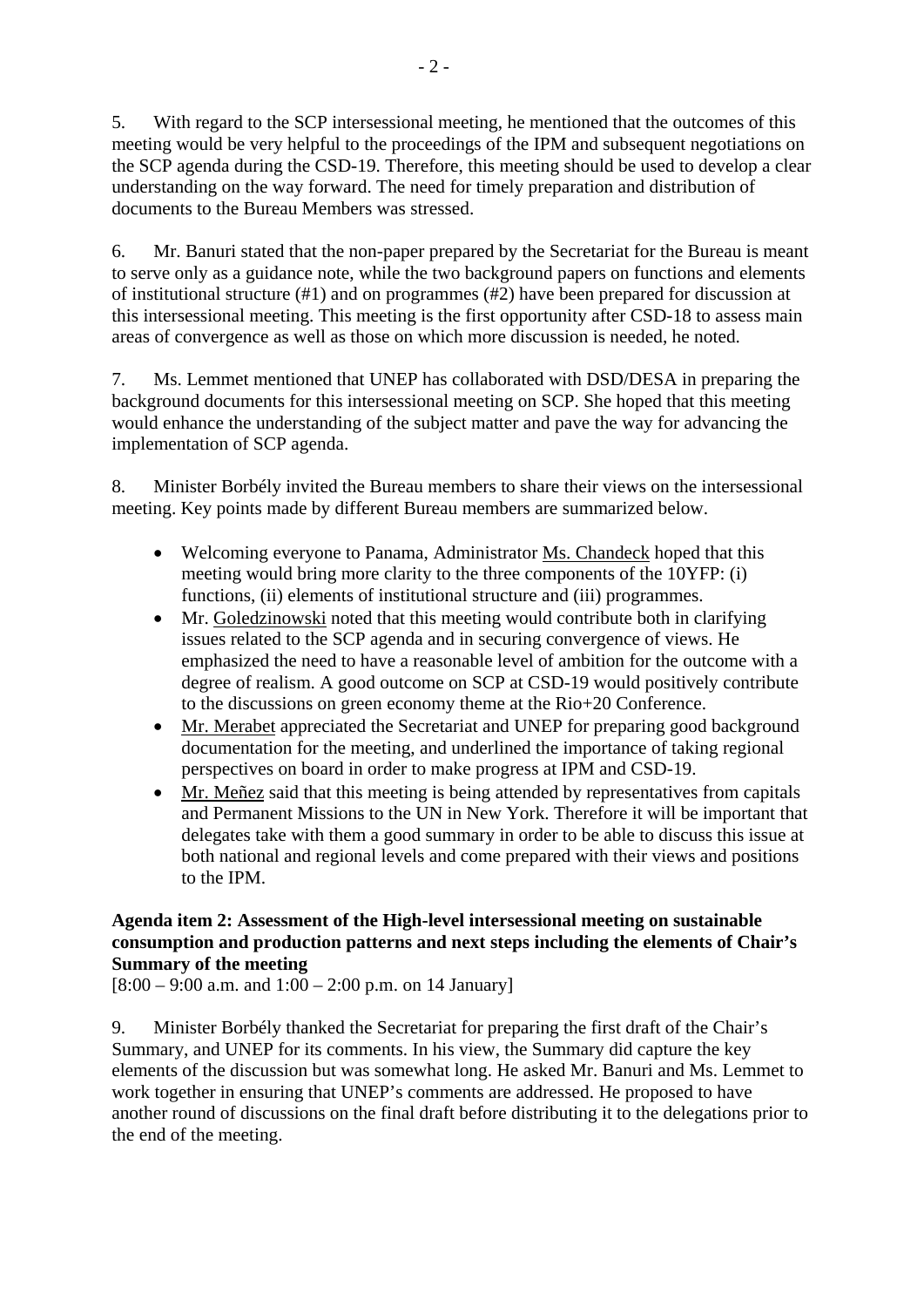10. In response to some questions, Mr. Banuri mentioned that the text to be distributed at the end of the meeting would represent only elements of the Chair's summary. The final version will be finished in the next two weeks and posted on the website after seeking clearance from Ms. Lucía Chandeck. The summary will constitute part of the detailed meeting report, which will be submitted as an official document of CSD-19.

11. The Bureau met again at lunch time to review the elements of Chair's Summary, and cleared the text for distribution to the delegations. The meeting noted that the intersessional meeting was a successful event and its outcomes would certainly contribute in advancing the SCP agenda—hopefully, leading to good intergovernmental decisions at CSD-19. While the Chair's Summary was seen to be a good reflection of what has happened during the meeting, the meeting was of the view that it did not represent the full spectrum of regional views due to under representation of some regions in the meeting.

12. The Chair in consultation with the Bureau requested the UN-DESA and UNEP to prepare jointly a background document on a 10YFP on SCP by 15 February 2011 in order to facilitate the discussions during the IPM, and eventually to contribute to the negotiating draft document that will need to be produced at the end of IPM.

13. The meeting considered that briefing to the delegations about the results of this meeting would be a good idea. In this regard, the Chair suggested organizing a briefing to the delegations around mid-February 2011 at the UN Headquarters in New York. Ms. Lucía Chandeck will participate in the briefing on behalf of the Bureau. The Secretariat was asked to work out the dates and make other organizational arrangements.

## **Agenda item 3: Updates by the Bureau Members**

14. The Bureau noted that the briefing given to the delegations, representatives of the UN system entities and Major groups on 16 December 2010 in New York was well attended and was noted to be useful by many delegations. Mr. Merabet however pointed out that the date chosen for this meeting was not suitable given that the holiday season had already started. He emphasized the need for scheduling such meetings after careful consideration of other events. While agreeing with his observation, Minister Borbély mentioned that this date was chosen to relay the information about the SCP intersessional meeting to delegations in a timely manner so that their maximum participation could be secured in the meeting.

# **Agenda item 4: Updates by the Secretariat**

15. The Secretariat updated the Bureau on several matters in relation to the preparations being made for the IPM.

16. SG Reports for CSD-19: Mr. David O'Connor informed the meeting that all SG reports were submitted on time by the 23 December deadline and advanced unedited copies of these reports in English only have been posted on the CSD-19 website. Ensuing discussion highlighted the importance of interlinkages and cross-cutting issues especially as they relate to the SCP agenda. In this context, Mr. Banuri mentioned that a report on interlinkages and cross-cutting issues is produced every policy year. The IPM's organization of work has allocated a session for discussion on this particular theme.